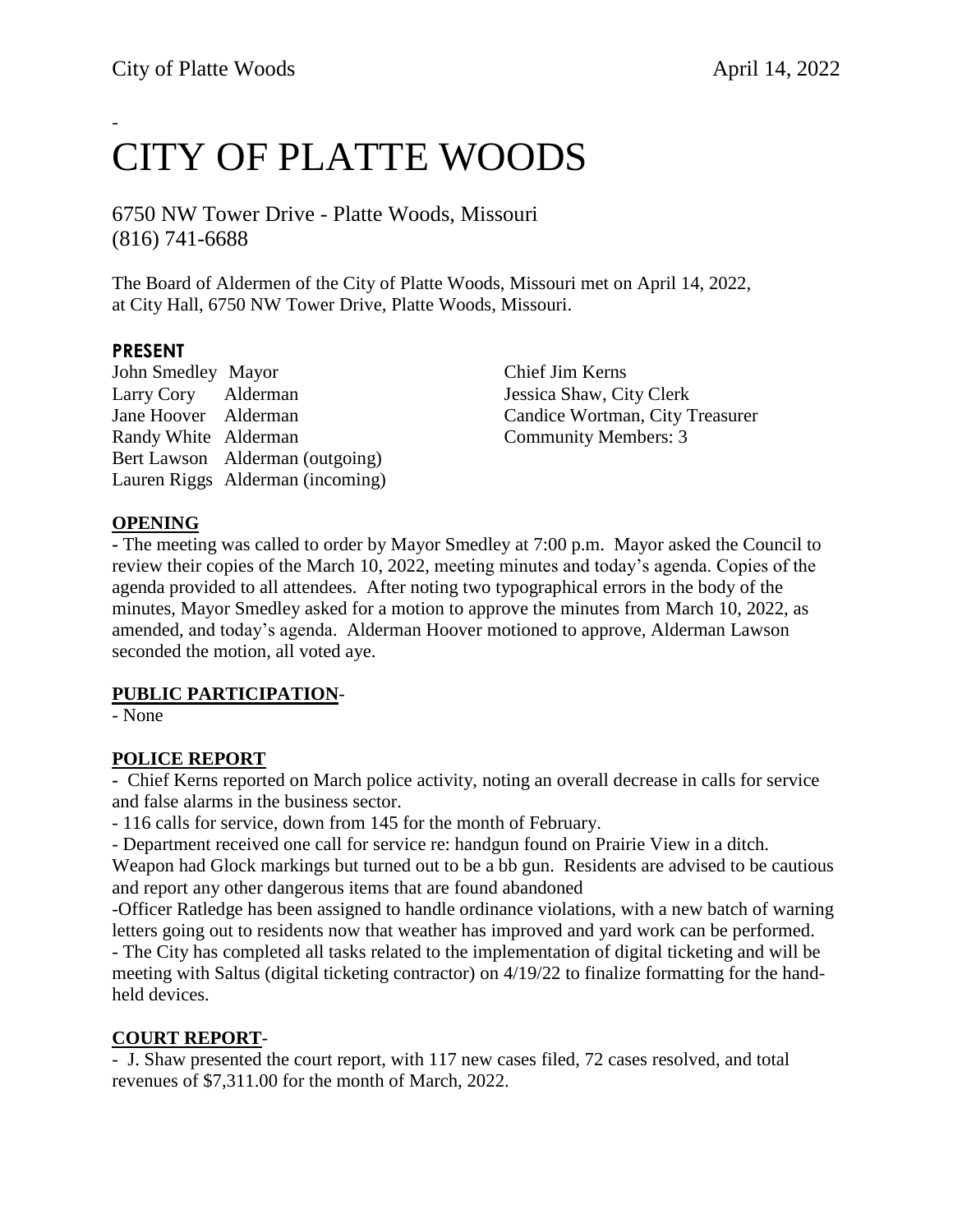- The Office of the State Court Administrator has notified the City that a new court clerk will need to be hired in connection with the launch of Show-Me-Courts. To that end, former City Clerk Amber Moore has agreed to return and act as Court Clerk.

## **COMMITTEE REPORTS AND ALDERMEN'S REMARKS**

- Alderman Lawson inquired about a missing water cap on Redhaw at Tomahawk; Chief Kerns to follow up with American Water to get it replaced.

- Alderman Lawson reported that additional gravel needs to be placed under the City sign on Roanridge, with Alderman Hoover adding that the trail at Imeson Park is also thin on gravel and is retaining too much water during periods of rain. Mayor Smedley will work to get these areas taken care of, with help from Keith Sargent.

- Discussion was had regarding Christ Lutheran Church's proposal to change the landscaping around the City sign that sits adjacent to the Church, and the possibility of donating that small piece of land to the Church in the near future.

- Kathy Rollins provided report on Imeson, noting that the memorial benches have been delivered, with assembly and installation to take place over the next month. The City will initially be paying for the benches out of the park trust account that was set up by the donor of the property, with sponsors then reimbursing the City. Four of the seven available benches already have sponsors.

- Acknowledgment and special thanks were given to Susie Lewis, Keith Sargent, and Chris Stock for helping with spring cleanup efforts at the Park.

- Per Kathy Rollins, a new sliding glass door for Imeson Park has been found after a lengthy search, with plans to place an order for it next week. As this expenditure has already been approved, no further Board action is necessary.

## **FINANCIAL REPORTS**-

- Alderman Hoover reported on the City's financial documents and stated there are no concerns with Paybills resolution, cashflow, or budget vs. actual reports.

- Mayor Smedley noted that the City is exploring additional cost-cutting measures like changing internet service providers, and the budget will be updated in advance of next month's council meeting.

- Alderman Lawson moved to approve Paybills Resolution 04-14-22, Alderman Hoover seconded, and all voted aye.

## **MAYOR'S REMARKS-**

- Kansas City and MoDOT have obtained federal approval of the recent improvements along eastbound  $72<sup>nd</sup>$  Street so the City's storm water system will now be connected.

- 2022 storm water grant funds are expected sometime in May so contractors will be notified, with plans to perform the work in August and September so as to allow the best chance for replacement sod to take root. This work will include replacing the Oak Ridge culvert that has rotted due to age, connecting to 72nd Street and up to Tomahawk Lane, installing collection boxes under Tomahawk with a new replacement culvert there. Storm water work will also be completed on Hickory going down to Tomahawk, which was part of the 2021 storm water project.

- As previously discussed, the I-29 bridge crossing over  $72<sup>nd</sup>$  Street is going to be replaced starting in 2023. Updated plans have been received and have been made available to all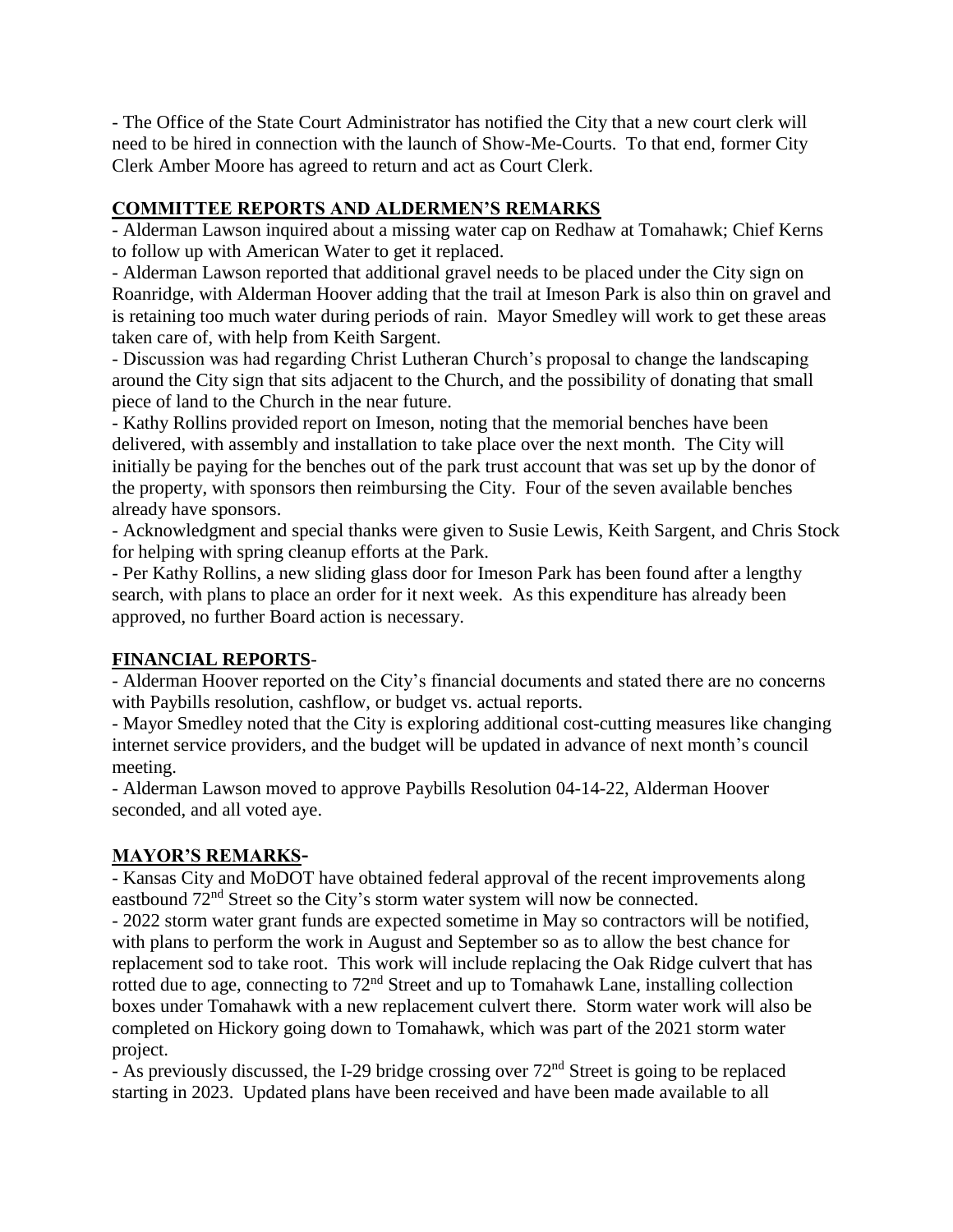Aldermen for review. Bidding will start in January with demo to begin later in the year. Platte Woods will have the option to have the City name embossed on each side of the new bridge (so it will be visible from 72nd Street, not I-29).

- Mayor Smedley and other Platte County mayors have been working on several key city and local legislative measures, including changes to special road districts that haven't been addressed since the 1930's, court reform, and a public safety tax to address shortfalls in emergency services.

- Platte County Public Works has a project scheduled for this summer that will include Tower Drive on the west side of the city – it will be milled down 2 inches and resurfaced to address deterioration caused by construction of the water tower.

- Famous Barber Shop, a longtime business in Platte Woods, will likely be closing following the death of its owner, Dennis Jansen.

- Roberta "Bert" Lawson was thanked for her eight years of service as an Alderman and given a certificate of appreciation. She has graciously agreed to continue serving as the NIMS Emergency Management Pod Coordinator for the City.

## **NEW BUSINESS-**

- Mayor Smedley, Alderman Cory, and Alderman Riggs were sworn in, to begin their terms following the April 5 election.

- Mayor Smedley asked for a nomination to appoint Amber Moore as the City's new court clerk. Following discussion of court budgeting issues, Alderman Cory so moved, Alderman White seconded, and all voted aye.

- New Business Approvals

- Blue Beetle Pest Control: Employee John provided information and answered questions from the Board. This is a third location that will be used only for storage and employee staging, so it will be very lightly used with no impact on traffic flow or other city services. No combustible materials are to be stored on premises, and all chemicals will be stored securely.
- Empire Window Tinting: Owners Brandon Shank and Joseph Leon provided information and answered questions from the Board, indicating that the bulk of their business consists of automotive window tinting and accessory installation, including remote starters and ignition interlock devices.

 Alderman Hoover moved to approve the business license applications and signage proposals of both Blue Beetle Pest Control and Empire Window Tinting. Alderman Cory seconded. All voted aye.

- Mayor Smedley asked for approval of proposed Ordinance 863 – An Ordinance Adopting Sections 380.110, 380.120, and 380.130 of Title III. Traffic Code, Chapter 380: Licensing and Registration, of the City of Platte Woods' Municipal Code, Relating to Financial Responsibility of Drivers. This ordinance mirrors the language of state statutes pertaining to insurance obligations of vehicle owners/operators. J. Shaw read Ordinance No. 863 twice by title. Alderman Cory motioned to approve with roll call, Alderman Hoover seconded, roll call taken and all voted aye.

## **OLD BUSINESS**-

- None.